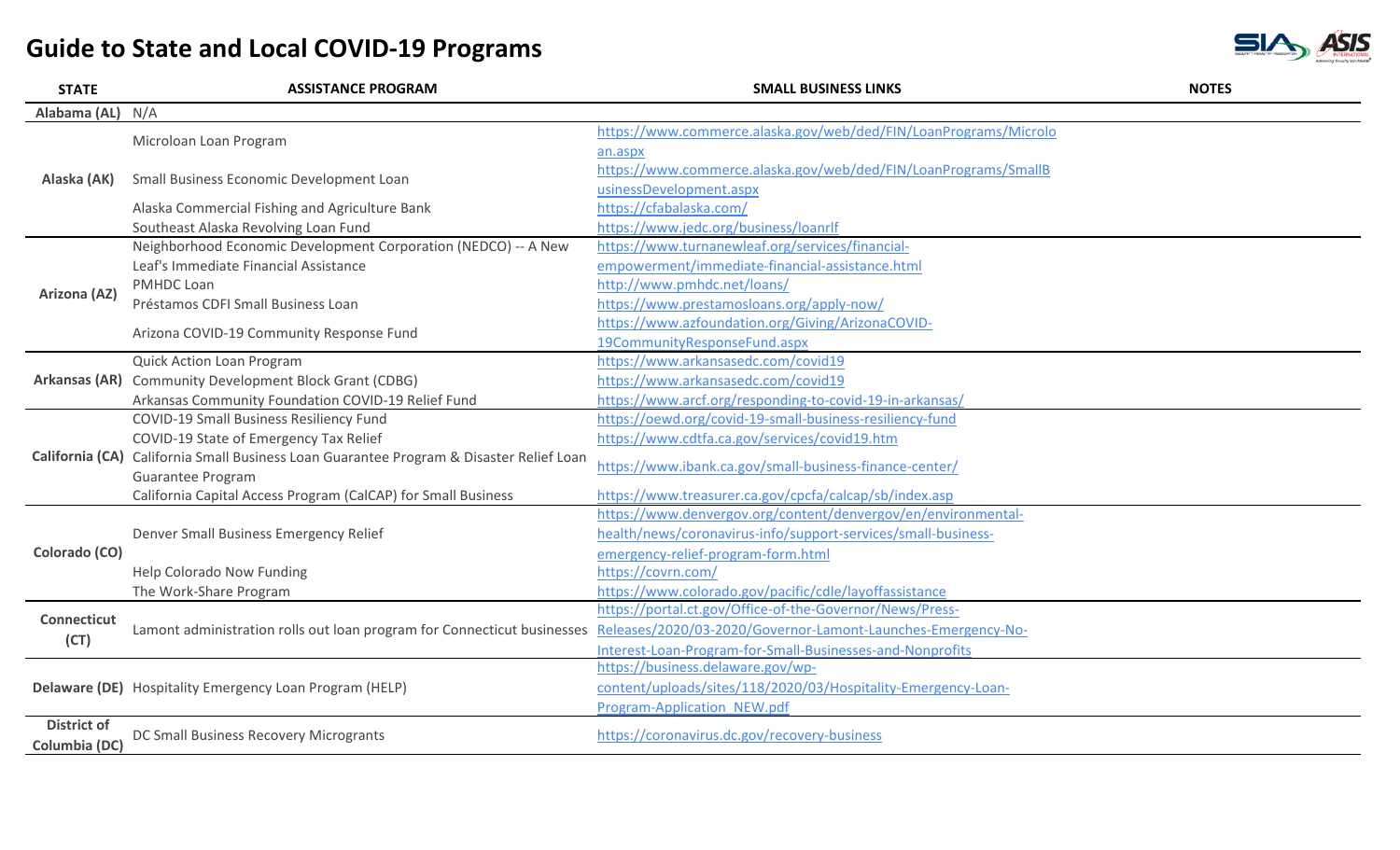

| Florida (FL)                 | <b>Emergency Bridge Loan</b>                                       | http://floridajobs.org/rebuildflorida/businessrecovery                                                                                                               | As of 3/26/20: Applications will be accepted<br>under this program through May, 8, 2020,<br>contingent on availability of funds. |
|------------------------------|--------------------------------------------------------------------|----------------------------------------------------------------------------------------------------------------------------------------------------------------------|----------------------------------------------------------------------------------------------------------------------------------|
| Georgia (GA)                 | Atlanta Small Business Loan Programs                               | https://www.investatlanta.com/businesses/small-businesses/small-<br>business-loan-programs                                                                           |                                                                                                                                  |
| Hawaii (HI)                  | None found - relying on Federal SBA                                |                                                                                                                                                                      |                                                                                                                                  |
| Idaho (ID)                   | None found - relying on Federal SBA                                |                                                                                                                                                                      |                                                                                                                                  |
| Illinois (IL)                | Small Business COVID-19 Relief Program                             | https://illinoistreasurer.gov/Invest in Illinois/Small Business COVID-<br>19 Relief Program?fbclid=IwAR3cBZv0DJYQYmEUlIiYk2CxafmxPoACr-<br>hEVF4DrgkGUVi3QraS4QjpTRI |                                                                                                                                  |
|                              | Short-Term Relief from Penalties for Late Sales Tax Payments       | https://www2.illinois.gov/rev/research/publications/bulletins/Document<br>s/2020/FY2020-23.pdf                                                                       |                                                                                                                                  |
|                              | Chicago Small Business Resiliency Fund                             | https://www.chicago.gov/city/en/sites/covid-19/home/chicago-small-<br>business-resiliency-fund.html                                                                  |                                                                                                                                  |
| Indiana (IN)                 | The Community Investment Fund of Indiana                           | http://capitalizingindiana.org/                                                                                                                                      |                                                                                                                                  |
|                              | Indiana Emergency Response Program                                 | https://www.gener8tor.com/emergency-response-program/indiana                                                                                                         |                                                                                                                                  |
| Iowa (IA)                    | Iowa Small Business Relief Grant and Tax Deferral                  | https://www.iowaeconomicdevelopment.com/userdocs/programs/2020f<br>agsmallbusinessrelief.pdf                                                                         |                                                                                                                                  |
|                              | COVID-19 Targeted Small Business Sole Operator Fund                | https://www.iowaeconomicdevelopment.com/programDetails?pid=137<br>&ppid=26                                                                                           |                                                                                                                                  |
| Kansas (KS)                  | Hospitality Industry Relief Emergency Fund                         | https://www.kansascommerce.gov/covid-19-response/hospitality-<br>industry-relief-emergency-hire-fund/                                                                | As of 3/26/20: This fund was announced<br>3/20/20 and was exhausted/not accepting<br>applications by 3/24/2020                   |
|                              | Kentucky (KY) None found - relying on Federal SBA                  |                                                                                                                                                                      |                                                                                                                                  |
|                              | Louisiana (LA) New Orleans Business Alliance COVID-19 Relief Grant | https://www.nolaba.org/relief-fund/                                                                                                                                  | Fund is put together by the New Orleans<br>Business Alliance rather than directly from the<br>state/city                         |
| Maine (ME)                   | COVID-19 Relief Business Direct Loan Program                       | https://www.famemaine.com/business/programs/covid-19-relief-loan-<br>programs/covid-19-relief-business-direct-loan-program/                                          |                                                                                                                                  |
| <b>Maryland (MD)</b>         | Maryland Small Business COVID-19 Emergency Relief Grant Fund       | https://commerce.maryland.gov/fund/maryland-small-business-covid-19-<br>emergency-relief-grant-fund                                                                  |                                                                                                                                  |
|                              | Maryland Small Business COVID-19 Emergency Relief Loan Fund        | https://commerce.maryland.gov/fund/maryland-small-business-covid-19-<br>emergency-relief-loan-fund                                                                   |                                                                                                                                  |
| <b>Massachusetts</b><br>(MA) | None found - relying on Federal SBA                                |                                                                                                                                                                      |                                                                                                                                  |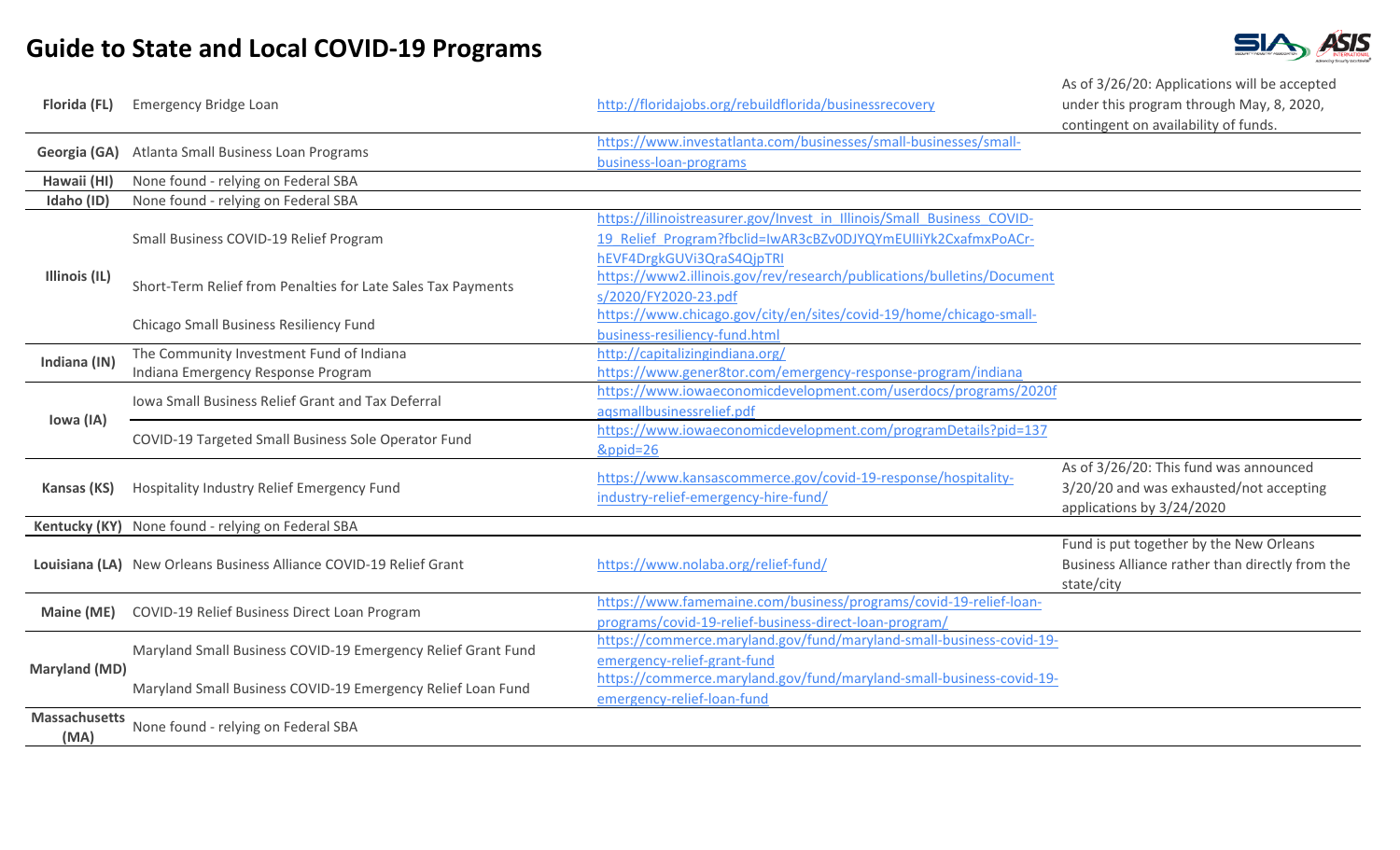

|                     | Michigan Small Business Relief Program - Grant                                                                                                                                                            | https://www.michiganbusiness.org/495144/globalassets/documents/cov<br>id19/michigan-small-business-relief-program-grants_final.pdf |                                                                                                                                                                                                     |
|---------------------|-----------------------------------------------------------------------------------------------------------------------------------------------------------------------------------------------------------|------------------------------------------------------------------------------------------------------------------------------------|-----------------------------------------------------------------------------------------------------------------------------------------------------------------------------------------------------|
| Michigan (MI)       | Michigan Small Business Relief Program - Loan                                                                                                                                                             | https://www.michiganbusiness.org/494fed/globalassets/documents/covi<br>d19/michigan-small-business-relief-program-loans final.pdf  |                                                                                                                                                                                                     |
| Minnesota<br>(MN)   | <b>DEED Small Business Emergency Loans</b>                                                                                                                                                                | https://mn.gov/deed/business/financing-business/deed-<br>programs/peacetime/                                                       |                                                                                                                                                                                                     |
| Mississippi<br>(MS) | None found - relying on Federal SBA                                                                                                                                                                       |                                                                                                                                    |                                                                                                                                                                                                     |
|                     | Missouri (MO) Gateway Resilience Fund                                                                                                                                                                     | http://stlgives.org/wp-content/uploads/2020/03/Gateway-Resilience-<br>Fund-Application-fillable-3.23.20.pdf                        | Grant is from The St. Louis Community<br>Foundation rather than a state or city source                                                                                                              |
|                     | Montana (MT) None found - relying on Federal SBA                                                                                                                                                          |                                                                                                                                    |                                                                                                                                                                                                     |
|                     | Nebraska (NE) None found - relying on Federal SBA                                                                                                                                                         |                                                                                                                                    |                                                                                                                                                                                                     |
| Nevada (NV)         | None found - relying on Federal SBA                                                                                                                                                                       |                                                                                                                                    |                                                                                                                                                                                                     |
|                     | Access/Micro Business Loan Program/Premier Lender Program/Direct<br>Loans/Small Business Bonding Readiness Assistance Program/Small<br>Business Lease Assistance Program/Small Business Fund/Premier CDFI | https://www.njeda.com/small midsize business                                                                                       | These are NJ's pre-existing programs for small<br>business assistance, COVID-19 specific<br>assistance programs are below.                                                                          |
|                     | Program                                                                                                                                                                                                   |                                                                                                                                    | Link provides connections to NJ-based CDFIs                                                                                                                                                         |
|                     | <b>CDFI Funding</b>                                                                                                                                                                                       | https://www.njeda.com/small_midsize_business/services                                                                              | (Community Development Financial<br>Institutions), which are lending institutions<br>partnered with the NJEDA to provide financial<br>resources to small/micro businesses                           |
| <b>New Jersey</b>   | Small Business Emergency Assistance Loan                                                                                                                                                                  | https://faq.business.nj.gov/en/articles/3835238                                                                                    | Program accepting applications the week of<br>March 30th                                                                                                                                            |
| (NJ)                | Small Business Emergency Assistance Grant                                                                                                                                                                 | https://faq.business.nj.gov/en/articles/3835237                                                                                    | Program accepting applications the week of<br>March 30th                                                                                                                                            |
|                     | Entrepreneur Guarantee Program                                                                                                                                                                            | https://faq.business.nj.gov/en/articles/3835239                                                                                    | Provides incentives to investors to encourage<br>continued capital flow to start-ups. More<br>information the week of March 30th                                                                    |
|                     | NJEDA Small Business Emergency Assistance Guarantee Program                                                                                                                                               | https://faq.business.nj.gov/en/articles/3835236                                                                                    | Provides 50 percent guarantees on working<br>capital loans and waive fees on loans made<br>through institutions participating in the<br>NJEDA's existing Premier Lender or Premier<br>CDFI programs |
|                     | <b>Emergency Technical Assistance Program</b>                                                                                                                                                             | https://faq.business.nj.gov/en/articles/3835241                                                                                    | More information the week of March 30th                                                                                                                                                             |
|                     |                                                                                                                                                                                                           |                                                                                                                                    |                                                                                                                                                                                                     |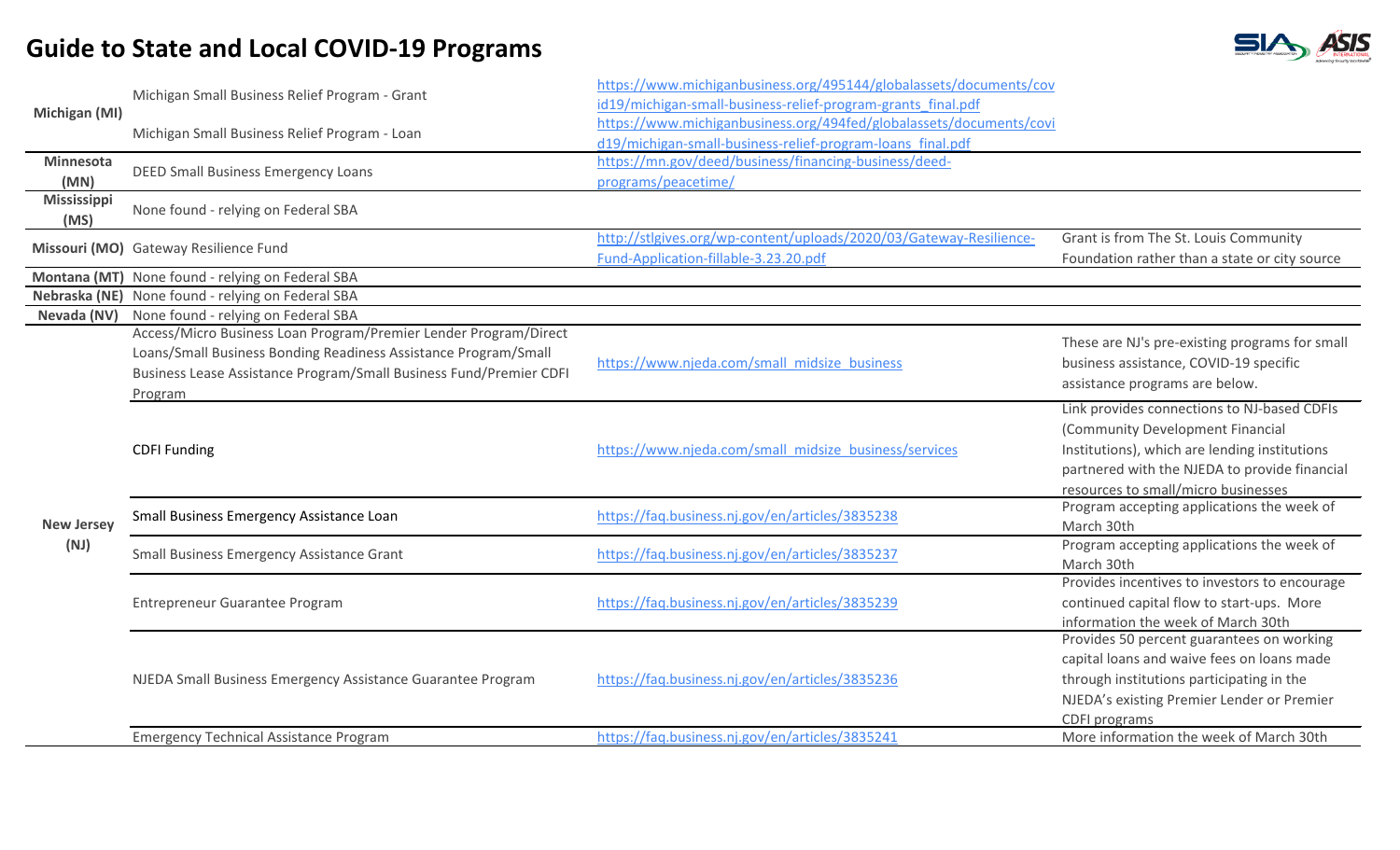

| <b>New Mexico</b><br>(NM)     | COVID-19 Business Loan Guarantee Program & LEDA Zero-Percent<br><b>Interest Loans</b> | https://gonm.biz/about-us/covid-19-<br>response/?fbclid=IwAR0lbQaahRHyiylBtFv6HoDLoybuVJxOJYX3ikvTz_uZu_loan programs and availability vary depending<br>O RdPeBTa0PK0A | LEDA (Local Economic Development Authority)<br>on the specific locality                                                                                                              |
|-------------------------------|---------------------------------------------------------------------------------------|-------------------------------------------------------------------------------------------------------------------------------------------------------------------------|--------------------------------------------------------------------------------------------------------------------------------------------------------------------------------------|
| New York (NY)                 | NYC Employee Retention Grant Program                                                  | https://www1.nyc.gov/site/sbs/businesses/covid19-business-<br>outreach.page                                                                                             |                                                                                                                                                                                      |
|                               | NYC Small Business Continuity Loan Fund                                               | https://www1.nyc.gov/site/sbs/businesses/covid19-business-<br>outreach.page                                                                                             |                                                                                                                                                                                      |
|                               | COVID-19 Application For Suspension Of Debt Collection Activity                       | https://ag.ny.gov/covid-19-debt-suspension-application                                                                                                                  |                                                                                                                                                                                      |
| <b>North Carolina</b><br>(NC) | NC COVID-19 Rapid Recovery Lending Program                                            | https://ncrapidrecovery.org/                                                                                                                                            |                                                                                                                                                                                      |
| <b>North Dakota</b>           | North Dakota Development Fund Loans                                                   | https://ndresponse.gov/covid-19-resources/covid-19-business-and-<br>employer-resources/covid-19-financial-resources/state                                               |                                                                                                                                                                                      |
| (ND)                          | Childcare Loan Program                                                                | https://www.business.nd.gov/uploads/7/ChildCareApplication.pdf                                                                                                          |                                                                                                                                                                                      |
|                               | Rural Growth Incentive Program Emergency Loans                                        | https://www.business.nd.gov/uploads/7/nddfapplication.pdf                                                                                                               |                                                                                                                                                                                      |
|                               | Communities Foundation of Oklahoma                                                    | https://www.cfok.org/                                                                                                                                                   |                                                                                                                                                                                      |
| Oklahoma (OK)                 | Oklahoma City Community Foundation                                                    | https://www.occf.org/                                                                                                                                                   |                                                                                                                                                                                      |
|                               | Tulsa Area COVID-19 Response Fund                                                     | https://www.okcommerce.gov/covid-19/                                                                                                                                    |                                                                                                                                                                                      |
|                               | United Way of Central Oklahoma COVID-19 Response Fund                                 | https://www.okcommerce.gov/covid-19/                                                                                                                                    |                                                                                                                                                                                      |
| Oregon (OR)                   | <b>Alternative Lenders</b>                                                            | http://www.oregon4biz.com/Coronavirus-Information/                                                                                                                      |                                                                                                                                                                                      |
| Pennsylvania<br>(PA)          | Philadelphia COVID-19 Small Business Relief Fund                                      | https://phila-<br>uyims.formstack.com/forms/philadelphia covid 19 small business relie<br>f fund                                                                        |                                                                                                                                                                                      |
|                               | PIDA Low-Interest Loans                                                               | https://dced.pa.gov/programs/pennsylvania-industrial-development-<br>authority-pida/                                                                                    |                                                                                                                                                                                      |
| <b>Rhode Island</b><br>(RI)   | Small Business Assistance Program                                                     | https://commerceri.com/financing/#                                                                                                                                      |                                                                                                                                                                                      |
| <b>South Carolina</b><br>(SC) | None found - relying on Federal SBA                                                   |                                                                                                                                                                         |                                                                                                                                                                                      |
| <b>South Dakota</b><br>(SD)   | None found - relying on Federal SBA                                                   |                                                                                                                                                                         |                                                                                                                                                                                      |
|                               | Tennessee (TN) None found - relying on Federal SBA                                    |                                                                                                                                                                         |                                                                                                                                                                                      |
| Texas (TX)                    | None found - relying on Federal SBA                                                   |                                                                                                                                                                         | As of 3/26/20: Austin City Council will decide<br>today whether to approve additional support<br>for local businesses by creating the local<br>Economic Injury Disaster Loan Program |
| Utah (UT)                     | SLC Emergency Loan Program (ELP)                                                      | https://www.slc.gov/ed/elploan/                                                                                                                                         |                                                                                                                                                                                      |